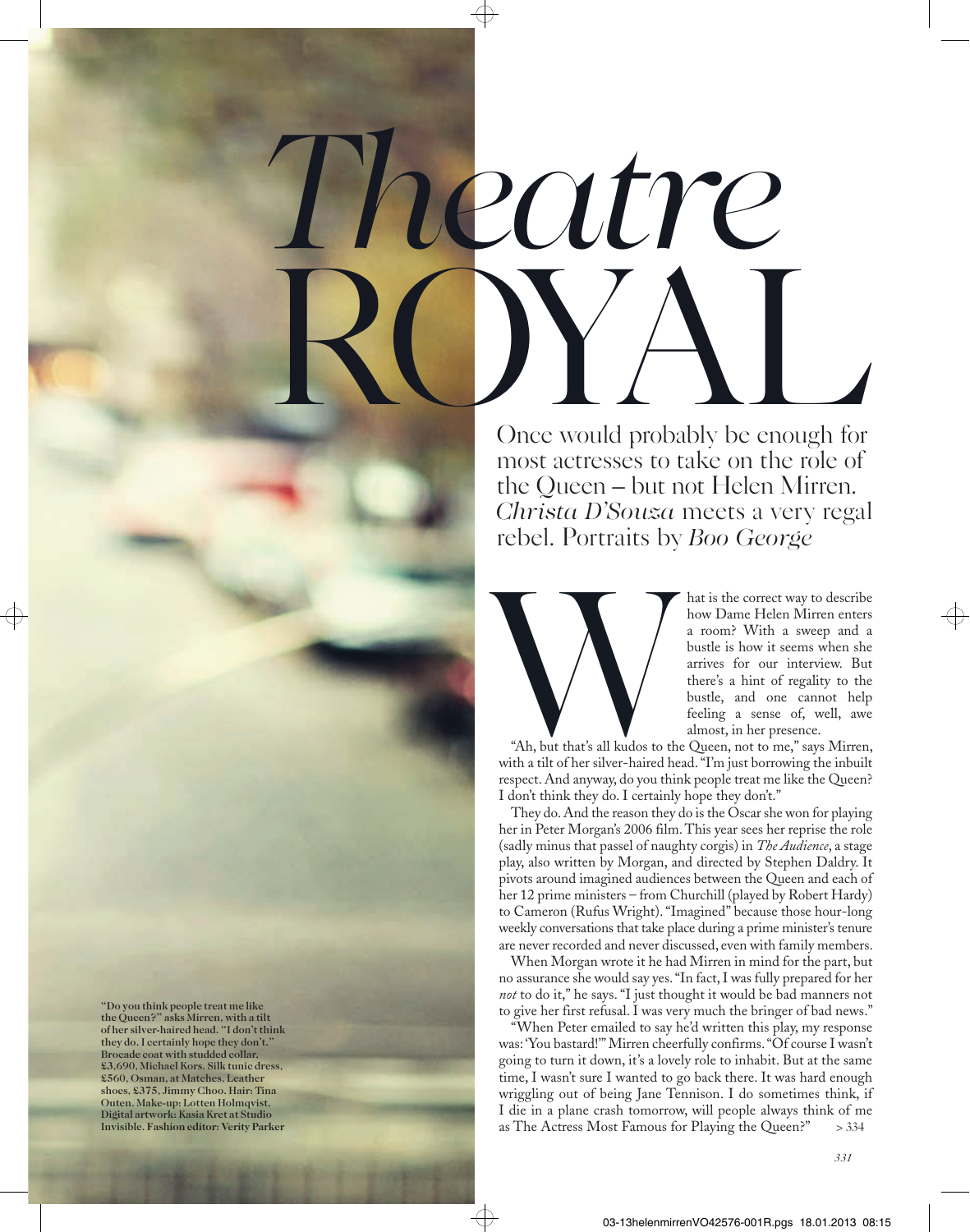

They will not. Well, not all of them. For if you are of a certain generation – ie mine – you do not think of Mirren as the Queen, or even Jane (*Prime Suspect*) Tennison, but as the edgiest, sexiest actress ever to come out of this country, bar perhaps Charlotte Rampling. Mirren was the poster girl for post-feminism before post-feminism even existed. Check out her 1967 filmic debut on Youtube, an experimental version of *Herostratus*, or, indeed, the nude staircase scene she does in Ken Russell's X-rated *Savage Messiah* (also on Youtube; though you may give up searching, with all the warning boxes you'll have to tick first). Check her out, too, in her legendary 1975 interview with Michael Parkinson, in which he is seemingly unable to fathom the idea that an actress can take her clothes off for the camera *and* be a member of the RSC. Despite graciously agreeing to be interviewed by him again, nearly a quarter of a century later, Mirren never quite forgave him, and it was painful to watch him trying, and failing, to make amends.

"Weeell, he always denied he fucked up, but he did," says Mirren, in her glottal, very slight Estuary accent. "It's funny. My memory of it is that I was *petrified*. *Trembling* with fear. When I saw it again, I was amazed to see how cool and clever I came off. That was probably the first talk show I ever did; I'm more practised on them now."

A little hoarse from spending all yesterday on the set of her latest film, *Reds Two* – a sequel to the action-comedy blockbuster she made with Bruce Willis and John Malkovich two years ago – Mirren looks understated today, dressed in head-to-toe black in labels she genuinely cannot recall. The only burst of colour is her bright tapestry bag, a gift from Dolce & Gabbana. On her feet are rolled-down flesh-coloured pop socks and some boots she saw in a shop window in Islington the other day; Spice, she thinks it was called. "Everything just looks so much more appealing and interesting if it's not in your manor. And Islington isn't my manor; Wapping is, when I am in London. It's kind of like the food on someone else's plate in that way."

The light this morning is unforgiving but, even so, Mirren's un-made-up skin (if you don't count the fake eyelashes she was given yesterday on set) is staggeringly good. If this is what 68 looks like, I tell her, we should *all* want to be 68, a compliment which she deflects in true British, handflapping style. "Don't look at me like that! I'm so self-conscious!" But still. A *Prime Suspect* nutter of a friend is convinced some sort of "facial enhancement" must have taken place between series five and six –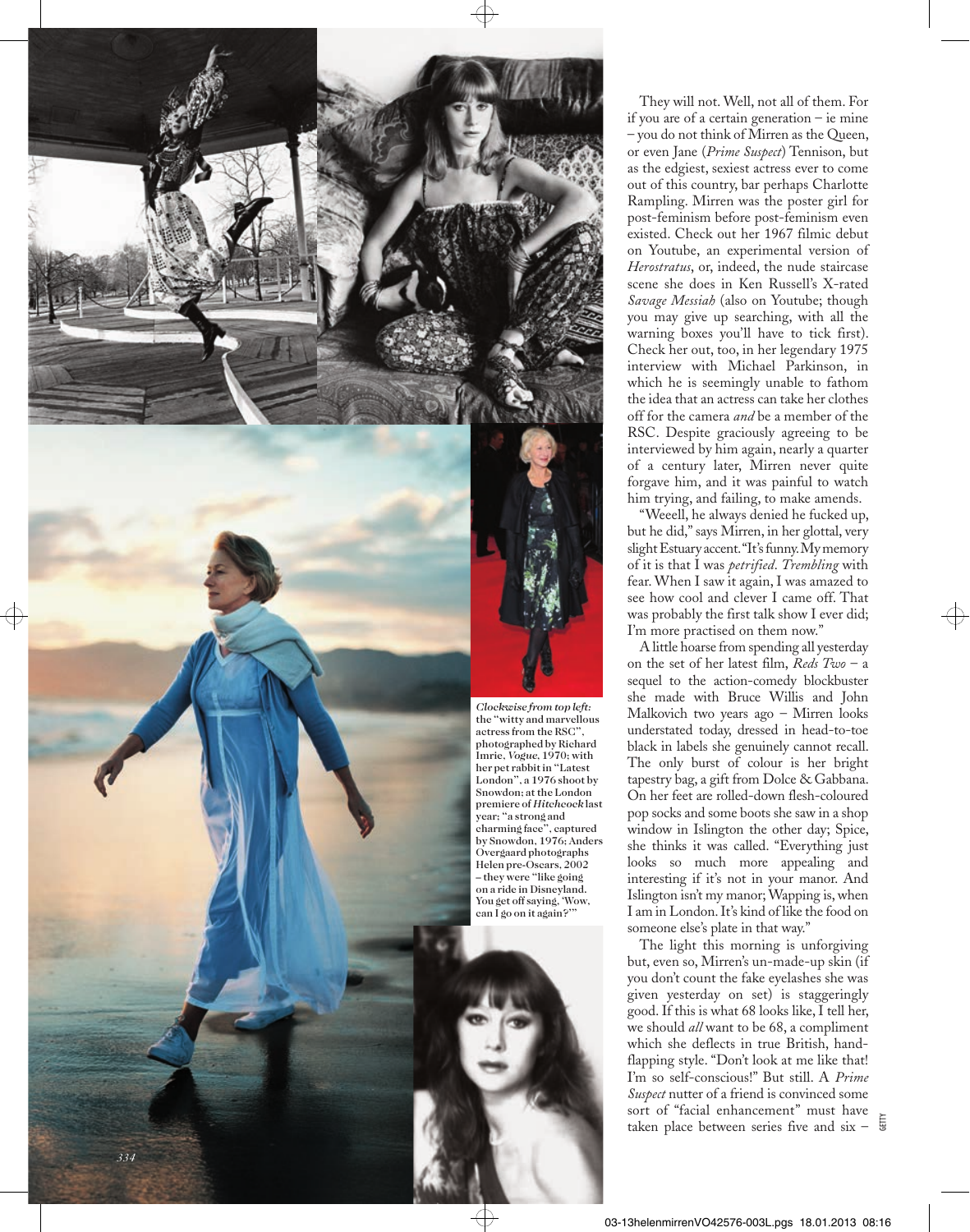that is, some time after 1996 and before 2003. *Has* she had any work done? And if she has, might I have that person's name?

"Ha, ha," she giggles, before moving deftly on: "Well, you know what? I am going to go back and have a look. I mean, I know this is a such a dodgy answer, but it could be the different lighting. In *Reds Two*, for example, I'm going to look *fabulous* because of the amazing cinematographer."

Fair enough. Mirren is too much of a theatrical Titan to push it. We should be thankful enough she isn't one of those actresses who looks the same in her sixties as she did in her thirties, in that ghoulishly, cipher-like, Hollywood way. I, for one, am fascinated to see how she will "age" from 23 to 85, as she will on stage in *The Audience*.

"We had the choice of making her mumsy, but we decided no," says Daldry. "And that, I think, was great fun – almost a challenge for her – when revisiting the role, to play the whole span of her extraordinary reign as opposed to one part of it."

Although there are different wigs and clothes sizes, Daldry adds, the part needed someone who had the assurance to pull it off. "Helen is not intimidated by playing the Queen," he says. "Concerned, but not intimidated." But then, as Mirren once politely told an Australian interviewer who asked if she'd do an impression for him, it's not quite like putting on a hat.

She describes the "interior beat" she felt making *The Queen*, how so much of the monarch's tension had to be played out

in her ring finger. "Helen had to contain herself because the Queen is not allowed to express her opinions," explains Peter Morgan. "In that respect, she has no power at all, but that does not mean has no influence. She conveys very clearly what her opinion is by developing an entire subtextual

language. But, then, Helen knows all about not transgressing boundaries, she is such a pro in matters like that."

The daughter of a "shop girl" from Ilford and a sophisticated Russian émigré turned London cabbie, Mirren was brought up with her two siblings in Southend. She was bitten by the acting bug after watching a "pretty rubbish" amateur production of *Hamlet* at the age of 13, recruited by the National Youth Theatre and then – having spent a short time, at her parents' request, training to be a teacher – joined the RSC. At 21, she won her first major film role

opposite James Mason in *Age of Consent*. Blonde, new and British, she caused a huge fuss, but she insists she was never considered a beauty like, say, Julie Christie. "Basically, I was too broad to be considered beautiful. In those days you were meant to look like Twiggy, as did my great friend Sandy [Sandy Campbell, a tall redhead who has been Mirren's PA for 17 years and is here today]. I wasn't fashionable because I was too fat."

all know from that paparazz in a red bikini not four years irren jokes about "footballer<br>legs" and legs" how life is "one big<br>long diet". diet". But, as we

all know from that paparazzi shot of her in a red bikini not four years ago, she isn't just in shape for her age, she's in shape for someone 20 years younger. One cannot help associating this with the fact that she has never had children. She never wanted them, after being shown a film about childbirth at school. "It was not my destiny," she says simply. "I kept thinking it would be, waiting for it to happen, but I never did, and I didn't care what people thought. Women never gave me a hard time, anyway, it was only boring old men. And whenever they went 'What? No children? Well, you'd better get on with it, old girl,' I'd say 'No! Fuck off!'"

One can imagine her doing so. Just as

*"When Peter emailed to say he'd written this play, my response was: 'You bastard!'"*  one can imagine her telling a journalist how she once loved taking cocaine at parties. There's a feistiness, a minxiness, about those green Slavic eyes. "Helen is very smart and very funny," says *The Audience*'s co-producer Andy Harries, whom Mirren has known since *Prime Suspect* days, "and

that great sense of humour quickly emerges with a couple of vodka gimlets."

Morgan describes her as "a genuine good egg. Helen carried a huge responsibility promoting *The Queen*, answering one moronic question after another and being shuttled from this place to that. She did about 60 of these things and each time she said something slightly different because she *knew* Stephen Daldry and I would be listening and didn't want to bore *us*. She was just unfailingly brilliant throughout."

Helen does give awfully good red carpet, more so, it seems, with every passing year; at the *Hitchcock* premiere in Los Angeles last November, in a tight black-and-gold Dolce sheath, she more than held her own next to co-stars Scarlett Johansson and Jessica Biel. But Mirren's friends will tell you that, actually, she is not that much of a "fashion person". One acquaintance lets slip, for example, that the lovely things she is given to wear at events often end up at charity shops the next day. Meanwhile, the jacket she wore at her wedding to director Taylor Hackford in 1997 was acquired from a 70 per cent markdown rail in some Los Angeles department store. But Mirren has always had her own, quite specific, style. She was a huge influence in her day, with that seductive fringe and those strawberry-blonde curls, the velvet chokers and a peacock feather she used to hold whenever, so she claimed, she was nervous. "It's always been the costume aspect of it all," she says. "Like, if you ask me who my fashion icon is now, it would probably be Helena Bonham Carter. Often I had to make my own things because I could never actually find what I wanted in the shops. Although there was this one apple-green suede jacket Ossie Clark made for me, with this little peplum and these little shoulders… Gosh, I wonder where that is, it would be so fashionable now."

One can just see her in the jacket, back then, in the commune-y cottage she virtually lived in as an impoverished actress, cobbling together roasts for the multitudes, listening to "the Floyd", as she calls them, dropping LSD and all those things trendy young sorts did in the early Seventies. Another vestige of that era is the "X" tattoo she has between her thumb and forefinger, acquired while working with the theatrical director Peter Brook in Chinon in France. "Yes," she says, looking at it fondly, "we were in this beautiful abbey that had been turned into a prison. Some of the prisoners had these beautiful tattoos in the shape of tears and the like, and I remember being drunk and thinking: 'Ooh, I'd like one of those.'"

In those days, Mirren admits she rather sought notoriety and had strong ideals about being an artist. "I had these incredibly strong trailblazers in Glenda Jackson and Vanessa Redgrave," she shrugs, "especially Glenda Jackson. I'll always remember this story about her on the set of *Women in Love*. Apparently, she took off her dressing gown, cleared her throat and went, 'OK, everybody. This is what it looks like from the front… And this is what it looks like from behind. Now, let's just get on with it.' I thought that was *great*. Which didn't mean as a young woman it wasn't painfully difficult for me taking my clothes off for the camera. In those days a 'closed set' was very > 396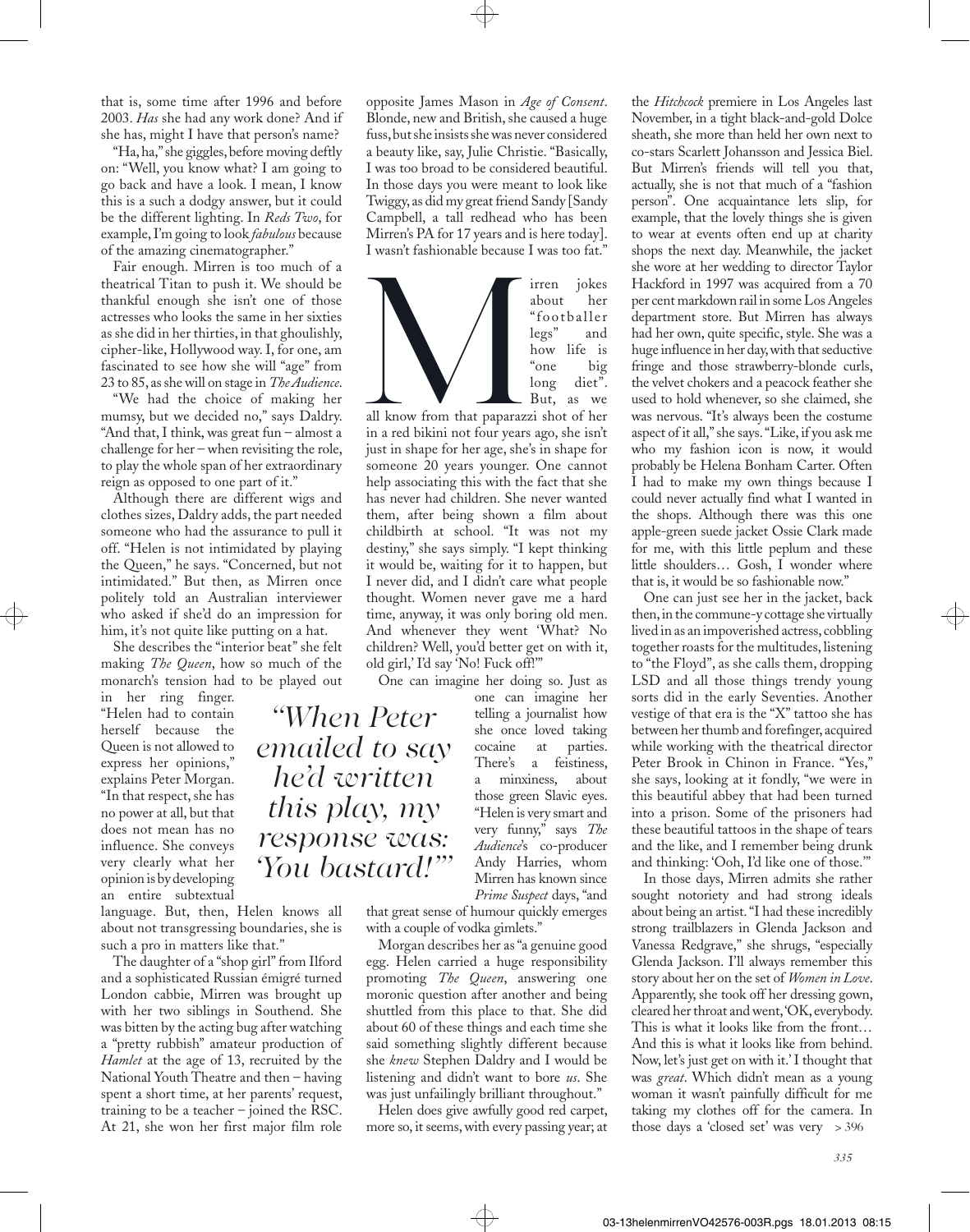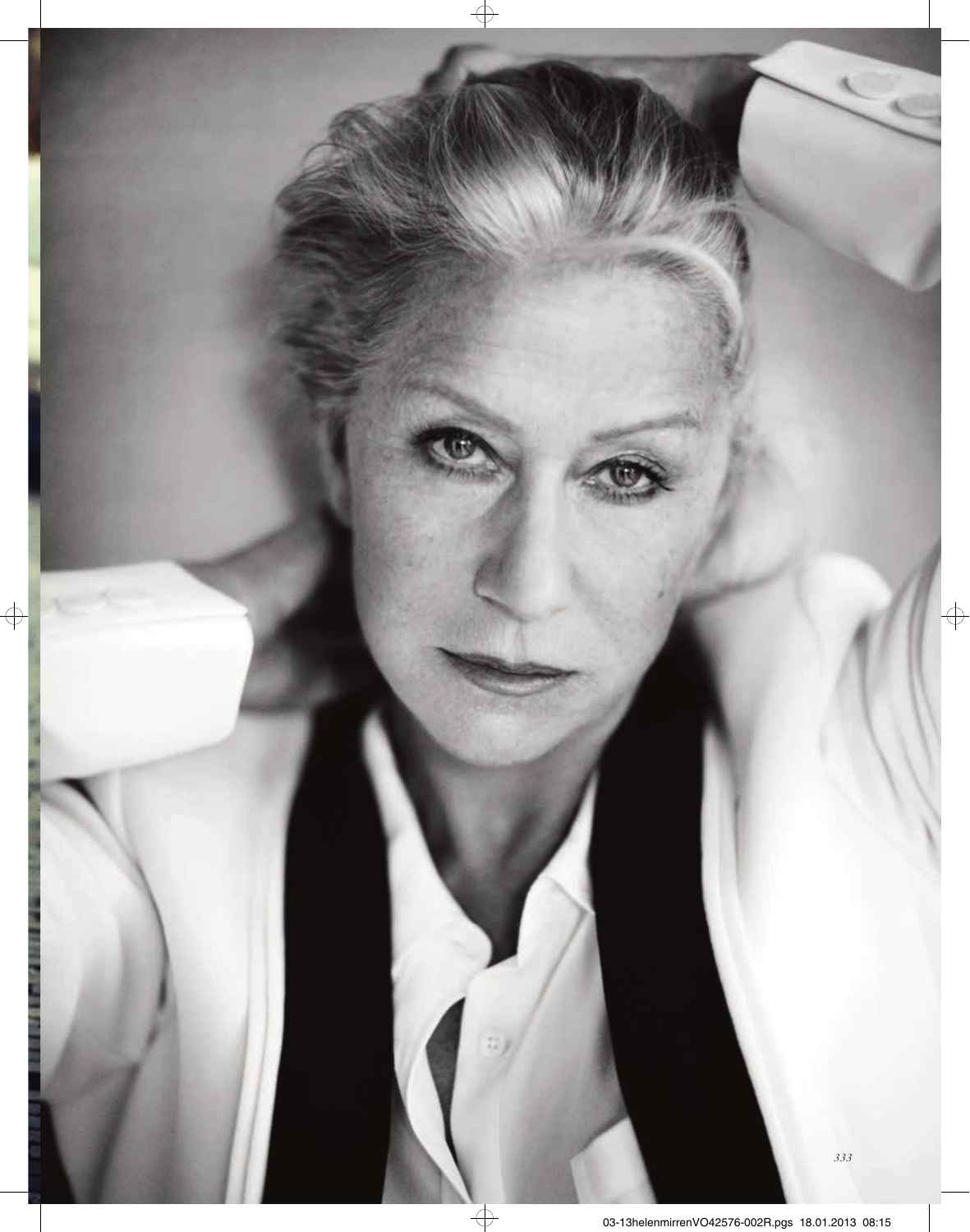*This page*: linen tuxedo jacket, £455, Joseph. Crêpe dress, £1,100, Roksanda Ilincic, at Selfridges. Suede sandals, £470, Alexander McQueen. *Opposite*: wool tuxedo jacket, £1,195, Stella McCartney, at Matches. Silk blouse, £225, Equipment, at Harvey Nichols. *For stockists, all pages, see Vogue Information*

**BOOTS**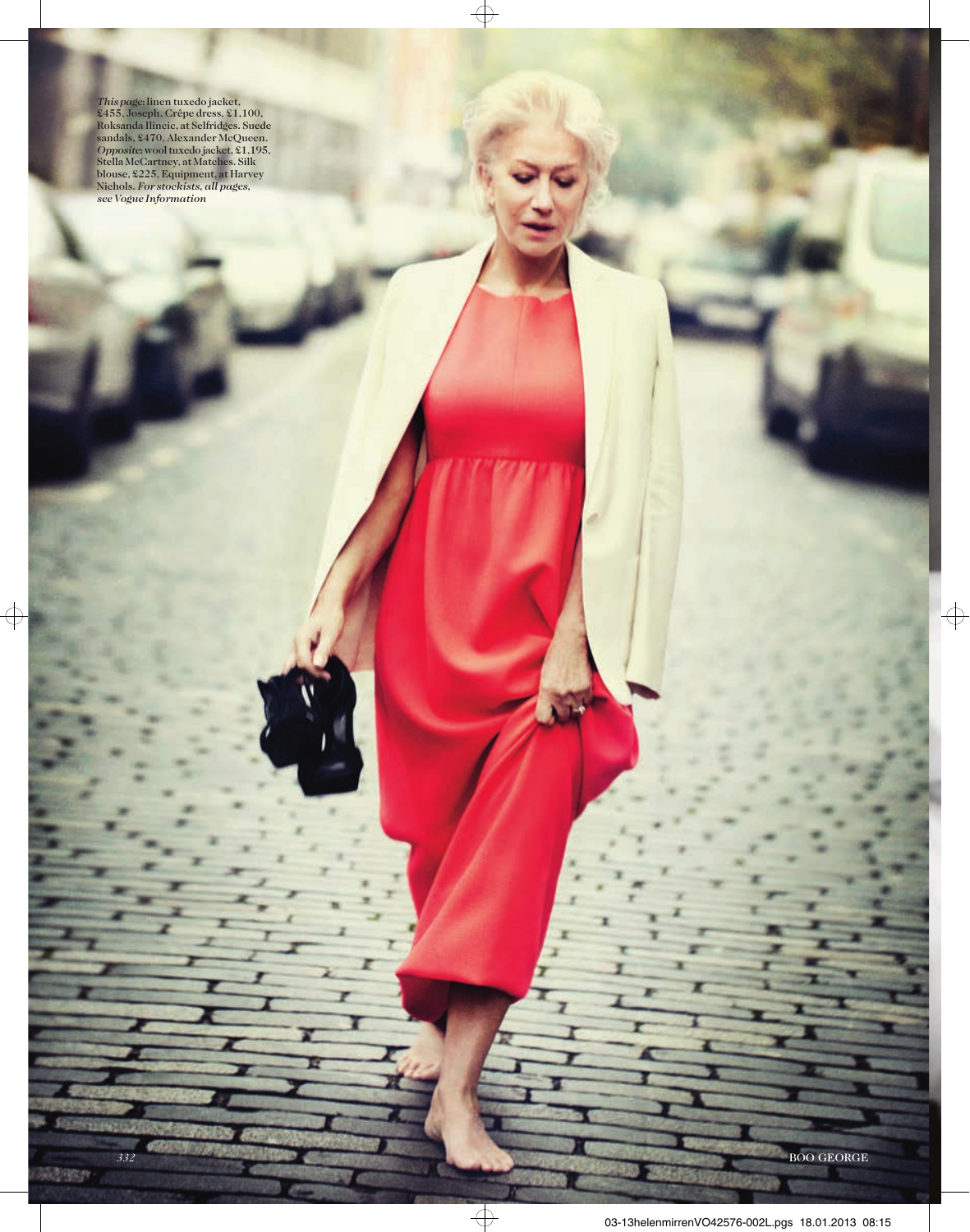